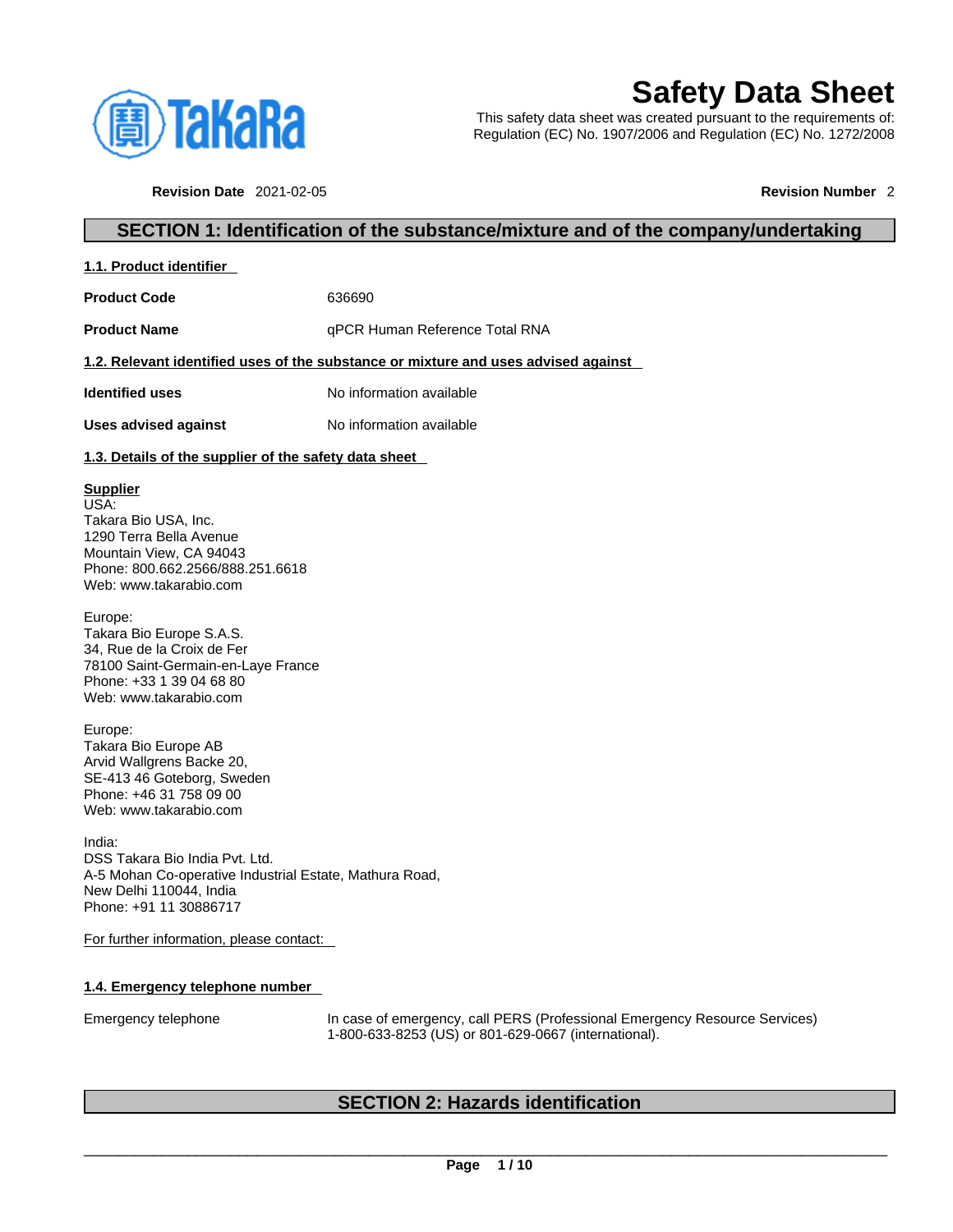### **2.1. Classification of the substance or mixture**

*Regulation (EC) No 1272/2008*  This mixture is classified as not hazardous according to regulation (EC) 1272/2008 [CLP]

### **2.2. Label elements**

This mixture is classified as not hazardous according to regulation (EC) 1272/2008 [CLP] **Hazard statements** This mixture is classified as not hazardous according to regulation (EC) 1272/2008 [CLP]

### **2.3. Other hazards**

No information available.

# **SECTION 3: Composition/information on ingredients**

### **3.1 Substances**

Not applicable

**3.2 Mixtures** 

### **Full text of H- and EUH-phrases: see section 16**

*Acute Toxicity Estimate No information available* 

This product does not contain candidate substances of very high concern at a concentration >=0.1% (Regulation (EC) No. 1907/2006 (REACH), Article 59)

### **SECTION 4: First aid measures**

### **4.1. Description of first aid measures**

| <b>Inhalation</b>                                                               | Remove to fresh air.                                                                                                    |  |
|---------------------------------------------------------------------------------|-------------------------------------------------------------------------------------------------------------------------|--|
| Eye contact                                                                     | Rinse thoroughly with plenty of water for at least 15 minutes, lifting lower and upper eyelids.<br>Consult a physician. |  |
| <b>Skin contact</b>                                                             | Wash skin with soap and water. In the case of skin irritation or allergic reactions see a<br>physician.                 |  |
| Ingestion                                                                       | Clean mouth with water and drink afterwards plenty of water.                                                            |  |
| 4.2. Most important symptoms and effects, both acute and delayed                |                                                                                                                         |  |
| <b>Symptoms</b>                                                                 | No information available.                                                                                               |  |
| 4.3. Indication of any immediate medical attention and special treatment needed |                                                                                                                         |  |
| Note to physicians                                                              | Treat symptomatically.                                                                                                  |  |

# **SECTION 5: Firefighting measures**

### **5.1. Extinguishing media**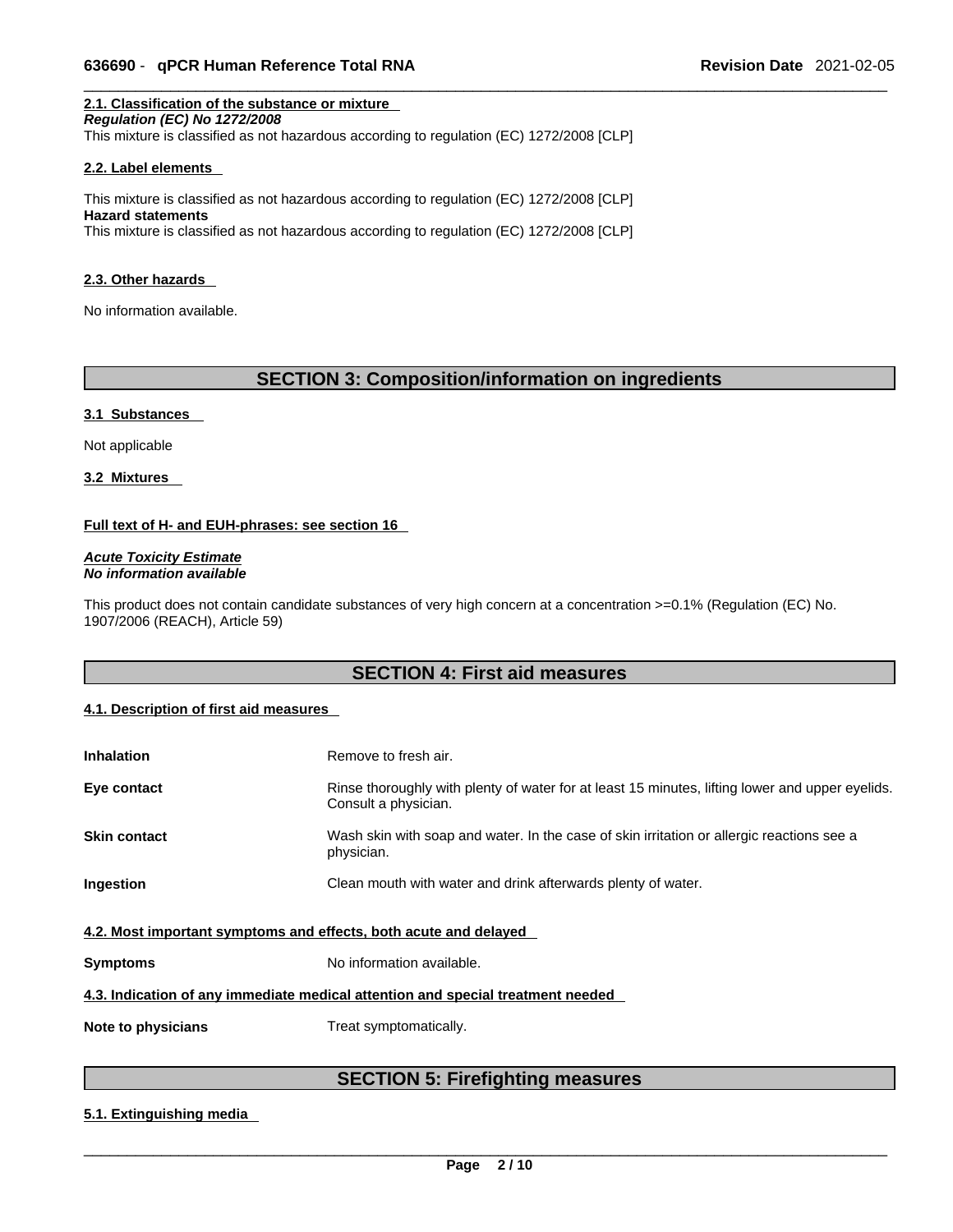| <b>Suitable Extinguishing Media</b><br>Use extinguishing measures that are appropriate to local circumstances and the<br>surrounding environment.<br>CAUTION: Use of water spray when fighting fire may be inefficient.<br><b>Large Fire</b><br>Unsuitable extinguishing media<br>Do not scatter spilled material with high pressure water streams.<br>5.2. Special hazards arising from the substance or mixture<br>No information available.<br>Specific hazards arising from the |  |
|-------------------------------------------------------------------------------------------------------------------------------------------------------------------------------------------------------------------------------------------------------------------------------------------------------------------------------------------------------------------------------------------------------------------------------------------------------------------------------------|--|
|                                                                                                                                                                                                                                                                                                                                                                                                                                                                                     |  |
|                                                                                                                                                                                                                                                                                                                                                                                                                                                                                     |  |
|                                                                                                                                                                                                                                                                                                                                                                                                                                                                                     |  |
|                                                                                                                                                                                                                                                                                                                                                                                                                                                                                     |  |
| chemical                                                                                                                                                                                                                                                                                                                                                                                                                                                                            |  |
| 5.3. Advice for firefighters                                                                                                                                                                                                                                                                                                                                                                                                                                                        |  |
| Firefighters should wear self-contained breathing apparatus and full firefighting turnout<br>Special protective equipment for<br>fire-fighters<br>gear. Use personal protection equipment.                                                                                                                                                                                                                                                                                          |  |
| <b>SECTION 6: Accidental release measures</b>                                                                                                                                                                                                                                                                                                                                                                                                                                       |  |
| 6.1. Personal precautions, protective equipment and emergency procedures                                                                                                                                                                                                                                                                                                                                                                                                            |  |
| <b>Personal precautions</b><br>Ensure adequate ventilation.                                                                                                                                                                                                                                                                                                                                                                                                                         |  |
| For emergency responders<br>Use personal protection recommended in Section 8.                                                                                                                                                                                                                                                                                                                                                                                                       |  |
| 6.2. Environmental precautions                                                                                                                                                                                                                                                                                                                                                                                                                                                      |  |
| See Section 12 for additional Ecological Information.<br><b>Environmental precautions</b>                                                                                                                                                                                                                                                                                                                                                                                           |  |
| 6.3. Methods and material for containment and cleaning up                                                                                                                                                                                                                                                                                                                                                                                                                           |  |
| <b>Methods for containment</b><br>Prevent further leakage or spillage if safe to do so.                                                                                                                                                                                                                                                                                                                                                                                             |  |
| Take up mechanically, placing in appropriate containers for disposal.<br>Methods for cleaning up                                                                                                                                                                                                                                                                                                                                                                                    |  |
| Prevention of secondary hazards<br>Clean contaminated objects and areas thoroughly observing environmental regulations.                                                                                                                                                                                                                                                                                                                                                             |  |
| 6.4. Reference to other sections                                                                                                                                                                                                                                                                                                                                                                                                                                                    |  |
| <b>Reference to other sections</b><br>See section 8 for more information. See section 13 for more information.                                                                                                                                                                                                                                                                                                                                                                      |  |
| <b>SECTION 7: Handling and storage</b>                                                                                                                                                                                                                                                                                                                                                                                                                                              |  |
| 7.1. Precautions for safe handling                                                                                                                                                                                                                                                                                                                                                                                                                                                  |  |
| Ensure adequate ventilation.<br>Advice on safe handling                                                                                                                                                                                                                                                                                                                                                                                                                             |  |

**General hygiene considerations** Handle in accordance with good industrial hygiene and safety practice.

### **7.2. Conditions for safe storage, including any incompatibilities**

**Storage Conditions** Keep container tightly closed in a dry and well-ventilated place.

### **7.3. Specific end use(s)**

**Identified uses**

# **SECTION 8: Exposure controls/personal protection**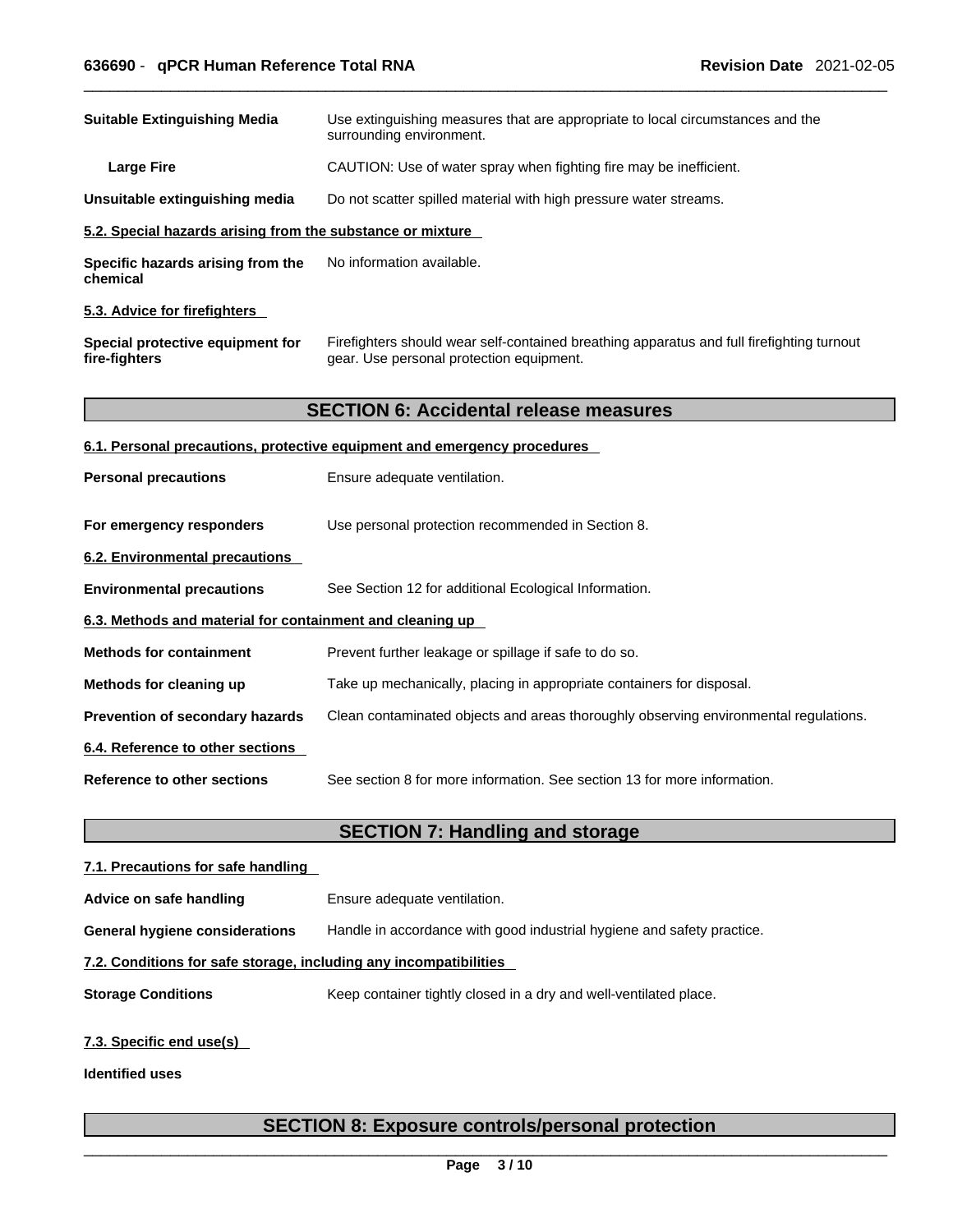| 8.1. Control parameters                                                              |                                                                                                                                                                             |
|--------------------------------------------------------------------------------------|-----------------------------------------------------------------------------------------------------------------------------------------------------------------------------|
| <b>Exposure Limits</b>                                                               | This product, as supplied, does not contain any hazardous materials with occupational<br>exposure limits established by the region specific regulatory bodies.              |
| <b>Biological occupational exposure limits</b><br>regulatory bodies.                 | This product, as supplied, does not contain any hazardous materials with biological limits established by the region specific                                               |
| Derived No Effect Level (DNEL)<br><b>Predicted No Effect Concentration</b><br>(PNEC) | No information available.<br>No information available.                                                                                                                      |
| 8.2. Exposure controls                                                               |                                                                                                                                                                             |
| <b>Personal Protective Equipment</b>                                                 |                                                                                                                                                                             |
| <b>Eye/face protection</b>                                                           | No special protective equipment required.                                                                                                                                   |
| Skin and body protection                                                             | No special protective equipment required.                                                                                                                                   |
| <b>Respiratory protection</b>                                                        | No protective equipment is needed under normal use conditions. If exposure limits are<br>exceeded or irritation is experienced, ventilation and evacuation may be required. |
| General hygiene considerations                                                       | Handle in accordance with good industrial hygiene and safety practice.                                                                                                      |
| <b>Environmental exposure controls</b>                                               | No information available.                                                                                                                                                   |

# **SECTION 9: Physical and chemical properties**

### **9.1. Information on basic physical and chemical properties**

| <b>Physical state</b>            | Liquid                   |                          |
|----------------------------------|--------------------------|--------------------------|
| Appearance                       | Clear, colorless         |                          |
| Color                            | No information available |                          |
| Odor                             | None.                    |                          |
| Odor Threshold                   | No information available |                          |
| Property                         | Values                   | Remarks • Method         |
| Melting point / freezing point   | No data available        | None known               |
| Boiling point/boiling range (°C) | No data available        | None known               |
| Flammability (solid, gas)        | No data available        | None known               |
| Flammability Limit in Air        |                          | None known               |
| <b>Upper flammability limit:</b> | No data available        |                          |
| Lower flammability limit:        | No data available        |                          |
| Flash point                      | No data available        | Open cup                 |
| <b>Autoignition temperature</b>  | No data available        | None known               |
| <b>Decomposition temperature</b> |                          | None known               |
| рH                               |                          | None known               |
| pH (as aqueous solution)         | No data available        | No information available |
| Kinematic viscosity              | No data available        | None known               |
| <b>Dynamic Viscosity</b>         | No data available        | None known               |
| <b>Water solubility</b>          | No data available        | None known               |
| Solubility in other solvents     | No data available        | None known               |
| <b>Partition coefficient</b>     | No data available        | None known               |
| Vapor pressure                   | No data available        | None known               |
| Relative density                 |                          | None known               |
|                                  |                          |                          |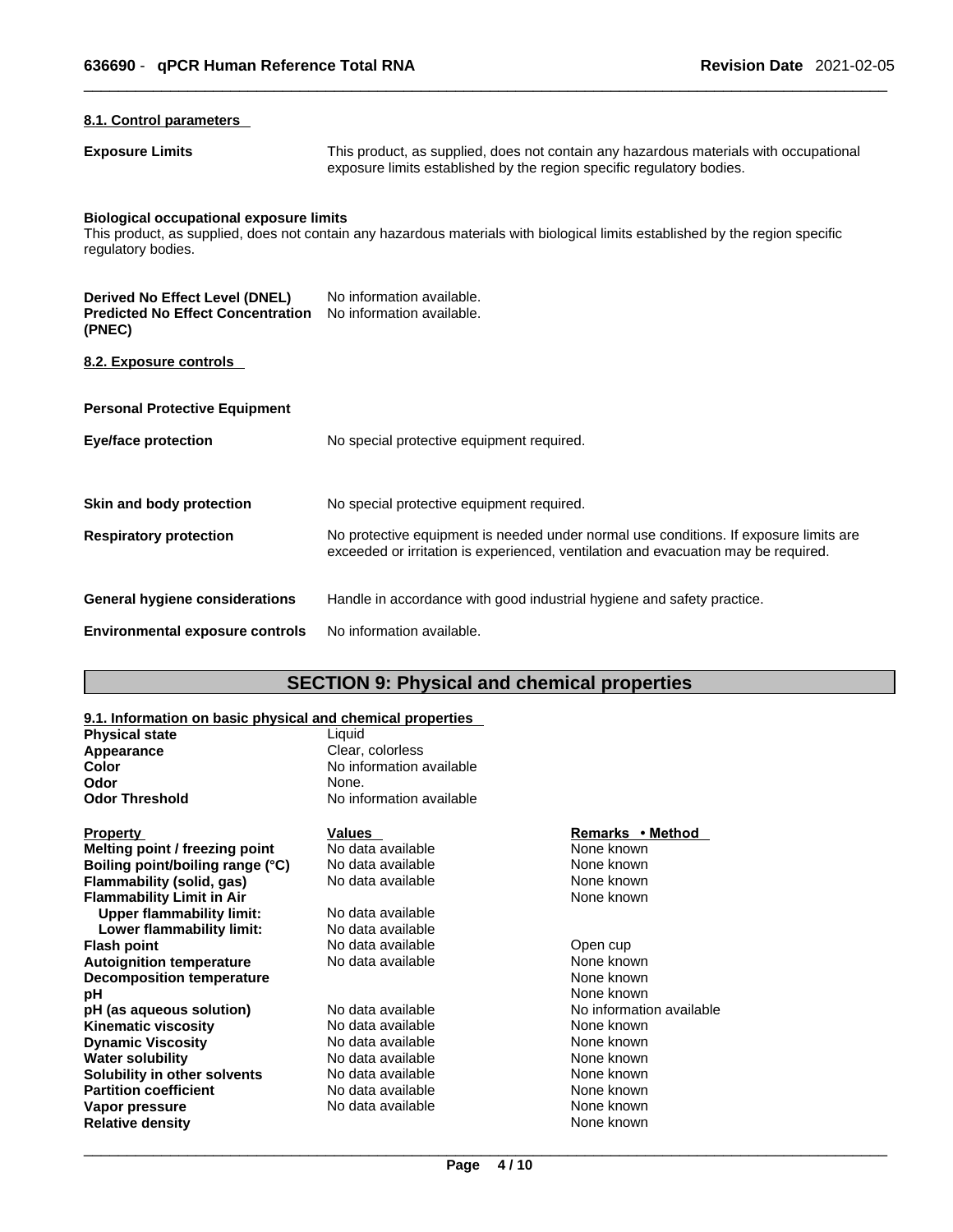| <b>Bulk Density</b>               | No data available        |
|-----------------------------------|--------------------------|
| <b>Liquid Density</b>             | No data available        |
| Vapor density                     | No data available        |
| <b>Particle characteristics</b>   |                          |
| <b>Particle Size</b>              | No information available |
| <b>Particle Size Distribution</b> | No information available |

### **9.2. Other information**

*9.2.1. Information with regard to physical hazard classes* Not applicable

*9.2.2. Other safety characteristics* No information available

**None known** 

### **10.1. Reactivity**

**Reactivity No information available.** 

**10.2. Chemical stability** 

**Stability** Stable under normal conditions.

**Explosion Data Sensitivity to mechanical impact** None. **Sensitivity to static discharge** None.

**10.3. Possibility of hazardous reactions**

**Possibility of hazardous reactions** None under normal processing.

**10.4. Conditions to avoid** 

**Conditions to avoid** None known based on information supplied.

**10.5. Incompatible materials**

**Incompatible materials** None known based on information supplied.

### **10.6. Hazardous decomposition products**

**Hazardous Decomposition Products** None known based on information supplied.

### **SECTION 11: Toxicological information**

### **11.1. Information on hazard classes as defined in Regulation (EC) No 1272/2008**

### **Information on likely routes of exposure**

### **Product Information**

| <b>Inhalation</b>   | Specific test data for the substance or mixture is not available. |
|---------------------|-------------------------------------------------------------------|
| Eye contact         | Specific test data for the substance or mixture is not available. |
| <b>Skin contact</b> | Specific test data for the substance or mixture is not available. |
| Ingestion           | Specific test data for the substance or mixture is not available. |

**<u>Symptoms related to the physical, chemical and toxicological characteristics</u>**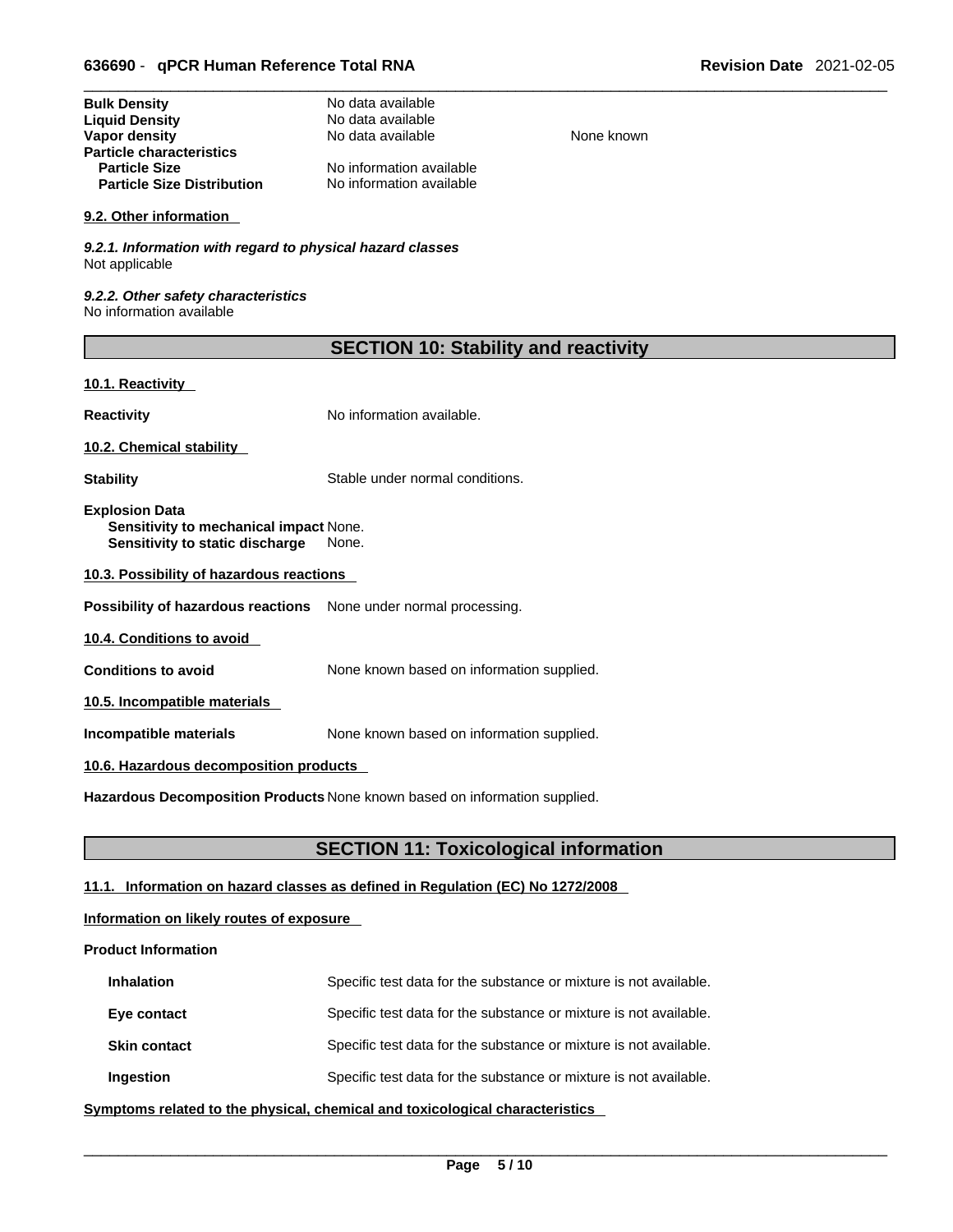**Symptoms** No information available.

### **Numerical measures of toxicity** No information available

### **Acute toxicity**

| Delayed and immediate effects as well as chronic effects from short and long-term exposure |                                                                             |
|--------------------------------------------------------------------------------------------|-----------------------------------------------------------------------------|
| <b>Skin corrosion/irritation</b>                                                           | No information available.                                                   |
| Serious eye damage/eye irritation                                                          | No information available.                                                   |
| Respiratory or skin sensitization                                                          | No information available.                                                   |
| <b>Germ cell mutagenicity</b>                                                              | No information available.                                                   |
| Carcinogenicity                                                                            | No information available.                                                   |
| <b>Reproductive toxicity</b>                                                               | No information available.                                                   |
| <b>STOT - single exposure</b>                                                              | No information available.                                                   |
| <b>STOT - repeated exposure</b>                                                            | No information available.                                                   |
| <b>Aspiration hazard</b>                                                                   | No information available.                                                   |
| 11.2. Information on other hazards                                                         |                                                                             |
| 11.2.1. Endocrine disrupting properties                                                    |                                                                             |
| <b>Endocrine disrupting properties</b>                                                     | No information available.                                                   |
| 11.2.2. Other information                                                                  |                                                                             |
| Other adverse effects                                                                      | No information available.                                                   |
|                                                                                            | <b>SECTION 12: Ecological information</b>                                   |
| 12.1. Toxicity                                                                             |                                                                             |
| <b>Ecotoxicity</b>                                                                         | The environmental impact of this product has not been fully investigated.   |
| <b>Unknown aquatic toxicity</b>                                                            | Contains 0 % of components with unknown hazards to the aquatic environment. |
| 12.2. Persistence and degradability                                                        |                                                                             |
| Persistence and degradability                                                              | No information available.                                                   |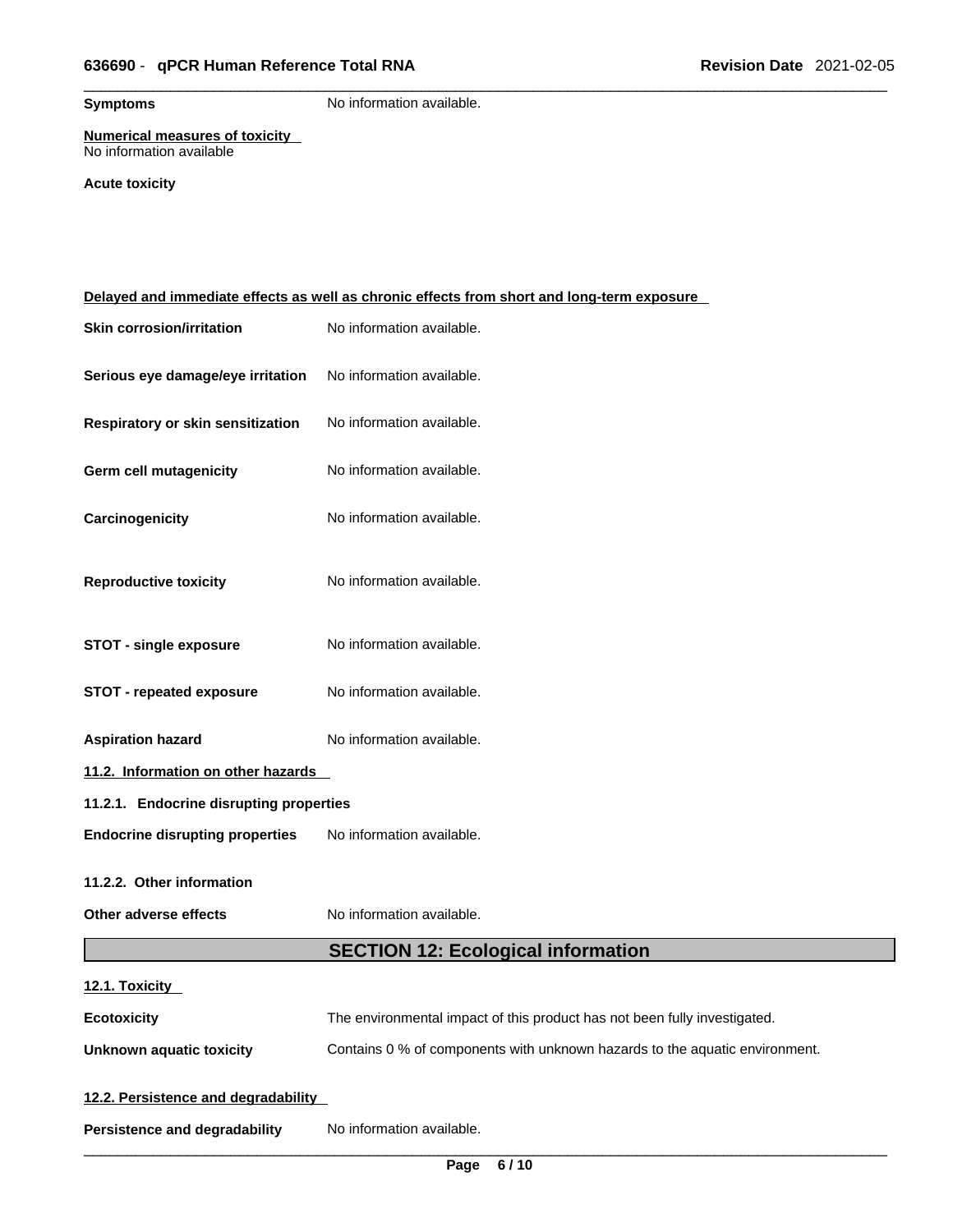### **12.3. Bioaccumulative potential**

**Bioaccumulation** No information available.

**12.4. Mobility in soil** 

**Mobility in soil** No information available.

**12.5. Results of PBT and vPvB assessment**

**PBT** and **vPvB** assessment No information available.

### **12.6. Endocrine disrupting properties**

**Endocrine disrupting properties** No information available.

### **12.7. Other adverse effects**

No information available.

# **SECTION 13: Disposal considerations**

### **13.1. Waste treatment methods**

| Waste from residues/unused    | Dispose of in accordance with local regulations. Dispose of waste in accordance with |
|-------------------------------|--------------------------------------------------------------------------------------|
| products                      | environmental legislation.                                                           |
| <b>Contaminated packaging</b> | Do not reuse empty containers.                                                       |

# **SECTION 14: Transport information**

| <b>IATA</b><br>14.1 UN number or ID number<br>14.2 UN proper shipping name<br>14.3 Transport hazard class(es)<br>14.4 Packing group<br>14.5 Environmental hazards<br>14.6 Special precautions for user<br><b>Special Provisions</b>                                                                    | Not regulated<br>No information available<br>Not regulated<br>Not regulated<br>Not applicable<br>None                             |
|--------------------------------------------------------------------------------------------------------------------------------------------------------------------------------------------------------------------------------------------------------------------------------------------------------|-----------------------------------------------------------------------------------------------------------------------------------|
| <b>IMDG</b><br>14.1 UN number or ID number<br>14.2 UN proper shipping name<br>14.3 Transport hazard class(es)<br>14.4 Packing group<br>14.5 Environmental hazards<br>14.6 Special precautions for user<br><b>Special Provisions</b><br>14.7 Maritime transport in bulk<br>according to IMO instruments | Not regulated<br>No information available<br>Not regulated<br>Not regulated<br>Not applicable<br>None<br>No information available |
| <b>RID</b><br>14.1 UN number or ID number<br>14.2 UN proper shipping name<br>14.3 Transport hazard class(es)<br>14.4 Packing group<br>14.5 Environmental hazards<br>14.6 Special precautions for user                                                                                                  | Not regulated<br>No information available<br>Not regulated<br>Not regulated<br>Not applicable                                     |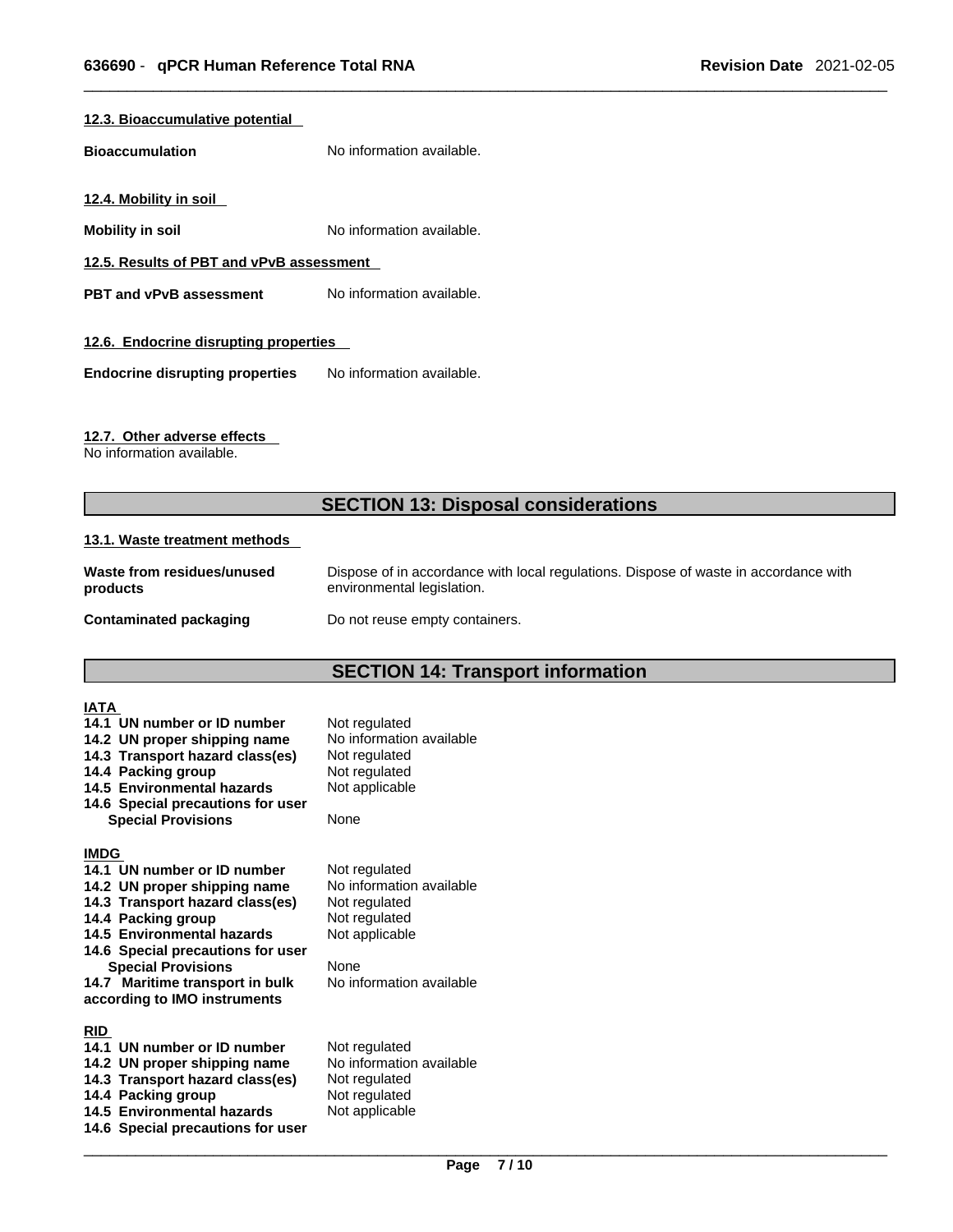| <b>Special Provisions</b> | None |
|---------------------------|------|
|---------------------------|------|

| <b>ADR</b>                        |                          |
|-----------------------------------|--------------------------|
| 14.1 UN number or ID number       | Not regulated            |
| 14.2 UN proper shipping name      | No information available |
| 14.3 Transport hazard class(es)   | Not regulated            |
| 14.4 Packing group                | Not regulated            |
| 14.5 Environmental hazards        | Not applicable           |
| 14.6 Special precautions for user |                          |
| <b>Special Provisions</b>         | None                     |

### **SECTION 15: Regulatory information**

### **15.1. Safety, health and environmental regulations/legislation specific for the substance or mixture**

### **European Union**

Take note of Directive 98/24/EC on the protection of the health and safety of workers from the risks related to chemical agents at work.

### **Authorizations and/or restrictions on use:**

This product does not contain substances subject to authorization (Regulation (EC) No. 1907/2006 (REACH), Annex XIV) This product does not contain substances subject to restriction (Regulation (EC) No. 1907/2006 (REACH), Annex XVII)

### **Persistent Organic Pollutants**

Not applicable

**Ozone-depleting substances (ODS) regulation (EC) 1005/2009**

Not applicable

| International Inventories |  |
|---------------------------|--|
| <b>TSCA</b>               |  |
| <b>DSL/NDSL</b>           |  |
| <b>EINECS/ELINCS</b>      |  |
| <b>ENCS</b>               |  |
| <b>IECSC</b>              |  |
| <b>KECL</b>               |  |
| <b>PICCS</b>              |  |
| <b>AICS</b>               |  |

 **Legend:** 

 **TSCA** - United States Toxic Substances Control Act Section 8(b) Inventory  **DSL/NDSL** - Canadian Domestic Substances List/Non-Domestic Substances List  **EINECS/ELINCS** - European Inventory of Existing Chemical Substances/European List of Notified Chemical Substances  **ENCS** - Japan Existing and New Chemical Substances  **IECSC** - China Inventory of Existing Chemical Substances  **KECL** - Korean Existing and Evaluated Chemical Substances  **PICCS** - Philippines Inventory of Chemicals and Chemical Substances  **AICS** - Australian Inventory of Chemical Substances

### **15.2. Chemical safety assessment**

**Chemical Safety Assessment** No information available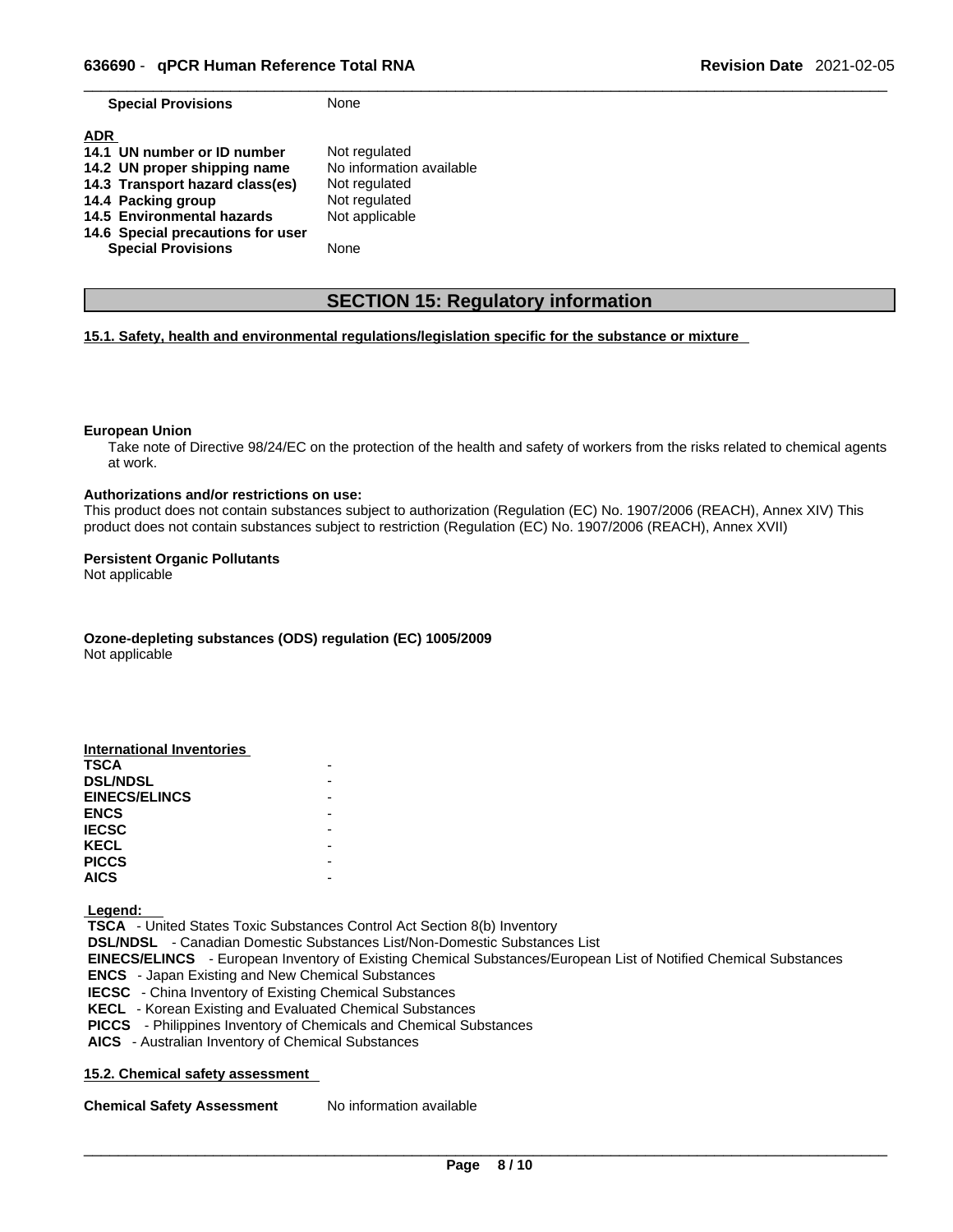# **SECTION 16: Other information**

### **Key or legend to abbreviations and acronyms used in the safety data sheet**

### **Legend**

SVHC: Substances of Very High Concern for Authorization:

### **Legend Section 8: EXPOSURE CONTROLS/PERSONAL PROTECTION**

| TWA     | Time weighted average | STEL | Short term exposure limit |
|---------|-----------------------|------|---------------------------|
| Ceiling | Maximum limit value   |      | Skin designation          |

| Method Used                |
|----------------------------|
| Calculation method         |
| Calculation method         |
| <b>Calculation method</b>  |
| <b>Calculation method</b>  |
| <b>Calculation method</b>  |
| <b>ICalculation method</b> |
| <b>Calculation method</b>  |
| Calculation method         |
| Calculation method         |
| Calculation method         |
| <b>Calculation method</b>  |
| <b>Calculation method</b>  |
| Calculation method         |
| <b>Calculation method</b>  |
| <b>Calculation method</b>  |
| <b>Calculation method</b>  |
| <b>ICalculation method</b> |
| Calculation method         |
|                            |

### **Key literature references and sources for data used to compile the SDS**

Agency for Toxic Substances and Disease Registry (ATSDR) U.S. Environmental Protection Agency ChemView Database European Food Safety Authority (EFSA) EPA (Environmental Protection Agency) Acute Exposure Guideline Level(s) (AEGL(s)) U.S. Environmental Protection Agency Federal Insecticide, Fungicide, and Rodenticide Act U.S. Environmental Protection Agency High Production Volume Chemicals Food Research Journal Hazardous Substance Database International Uniform Chemical Information Database (IUCLID) Japan GHS Classification Australia National Industrial Chemicals Notification and Assessment Scheme (NICNAS) NIOSH (National Institute for Occupational Safety and Health) National Library of Medicine's ChemID Plus (NLM CIP) National Library of Medicine's PubMed database (NLM PUBMED) National Toxicology Program (NTP) New Zealand's Chemical Classification and Information Database (CCID) Organization for Economic Co-operation and Development Environment, Health, and Safety Publications Organization for Economic Co-operation and Development High Production Volume Chemicals Program Organization for Economic Co-operation and Development Screening Information Data Set World Health Organization

### **Revision Date** 2021-02-05

### **This safety data sheet complies with the requirements of Regulation (EC) No. 1907/2006**

### **Disclaimer**